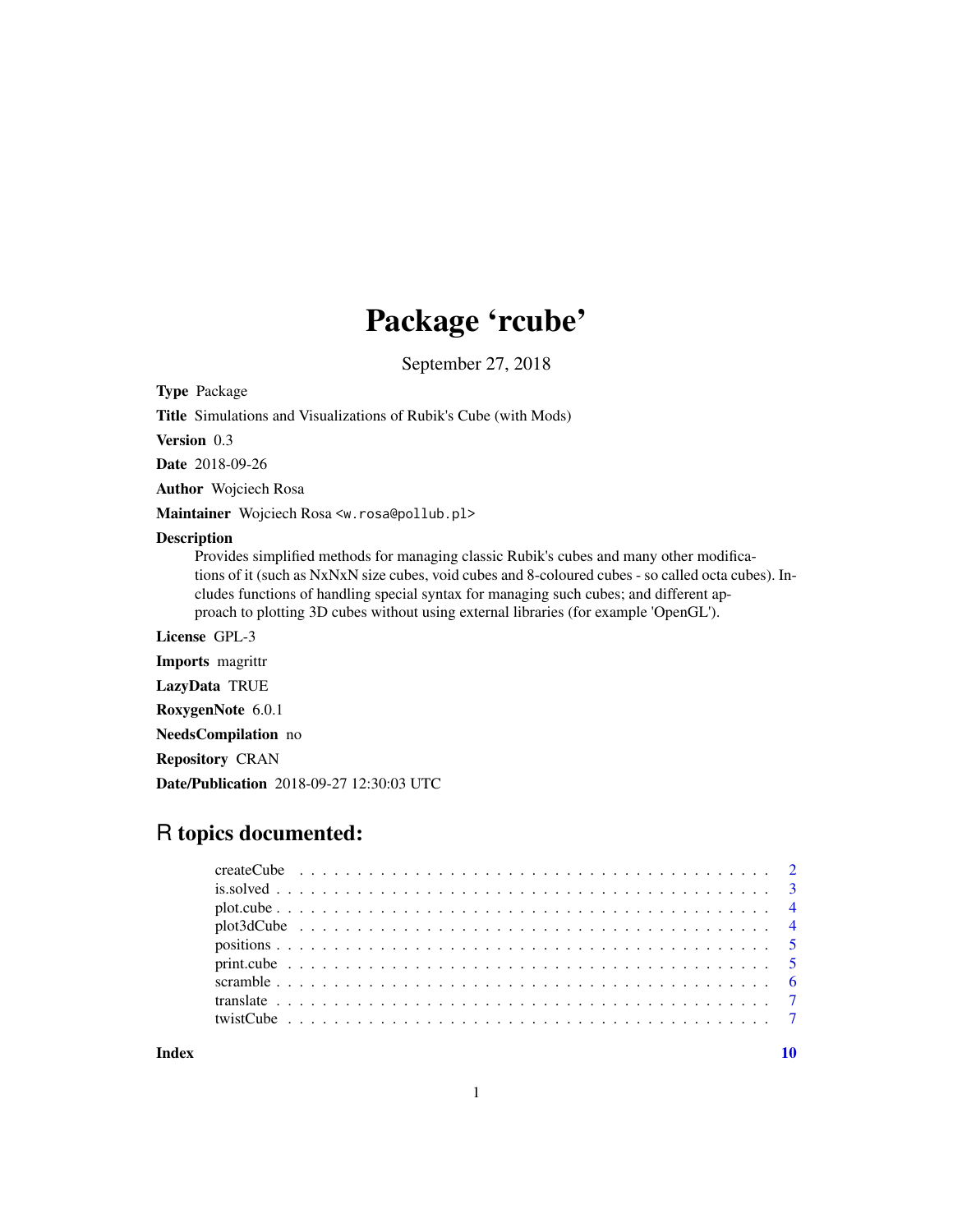<span id="page-1-0"></span>

Creates a cube object with empty moves and color scheme information

#### Usage

```
createCube(N = 3, mode = "normal", scheme = c("orange", "yellow", "blue",
  "white", "green", "red"))
```
#### Arguments

| N      | integer - size of cube. Default value is 3, and maximum is 20. More than max-<br>imum (20) is possible, however parser will ignore moving layers with number<br>greater than 10 - you will not be able to get full varity of those cubes.                                                                                                                        |
|--------|------------------------------------------------------------------------------------------------------------------------------------------------------------------------------------------------------------------------------------------------------------------------------------------------------------------------------------------------------------------|
| mode   | string "normal" (default) or "octa" or "void". There are also are also available<br>learning modes. Use keywords: "cross", "first layer", "first two layers", "cor-<br>ners", "edges" to obtain your mode. For example "cross, centers", "corners" or<br>"edges and centers". Default color scheme is the same as defined in parameter<br>with added gray color. |
| scheme | string vector - colour scheme for plotting cube. Name of colours should be given<br>in specified order: front, top, right, bottom, left, back. In learning mode there is<br>possibility to define 12 colors (standard 6 colors and 6 which are default gray).<br>Default value is c("orange","yellow","blue","white","green","red")                              |

#### Value

Cube class object

```
# Create 3x3x3 cube with original color scheme:
cube <- createCube()
# Create 14x14x14 cube with original color scheme:
cube <- createCube(N = 14)
# Create 3x3x3 cube with "japanese" color scheme:
cube <- createCube(scheme = c("green","white","red","blue","orange","yellow"))
# Create 3x3x3 learning cubes:
c <- createCube(mode = "cross and centers")
c2 <- createCube(mode = "first layer and centers")
c3 \le - createCube(mode = "first two layers")
# Create cube with coloured corners and edges:
c \le createCube(N = 4, mode = "corners and edges")
```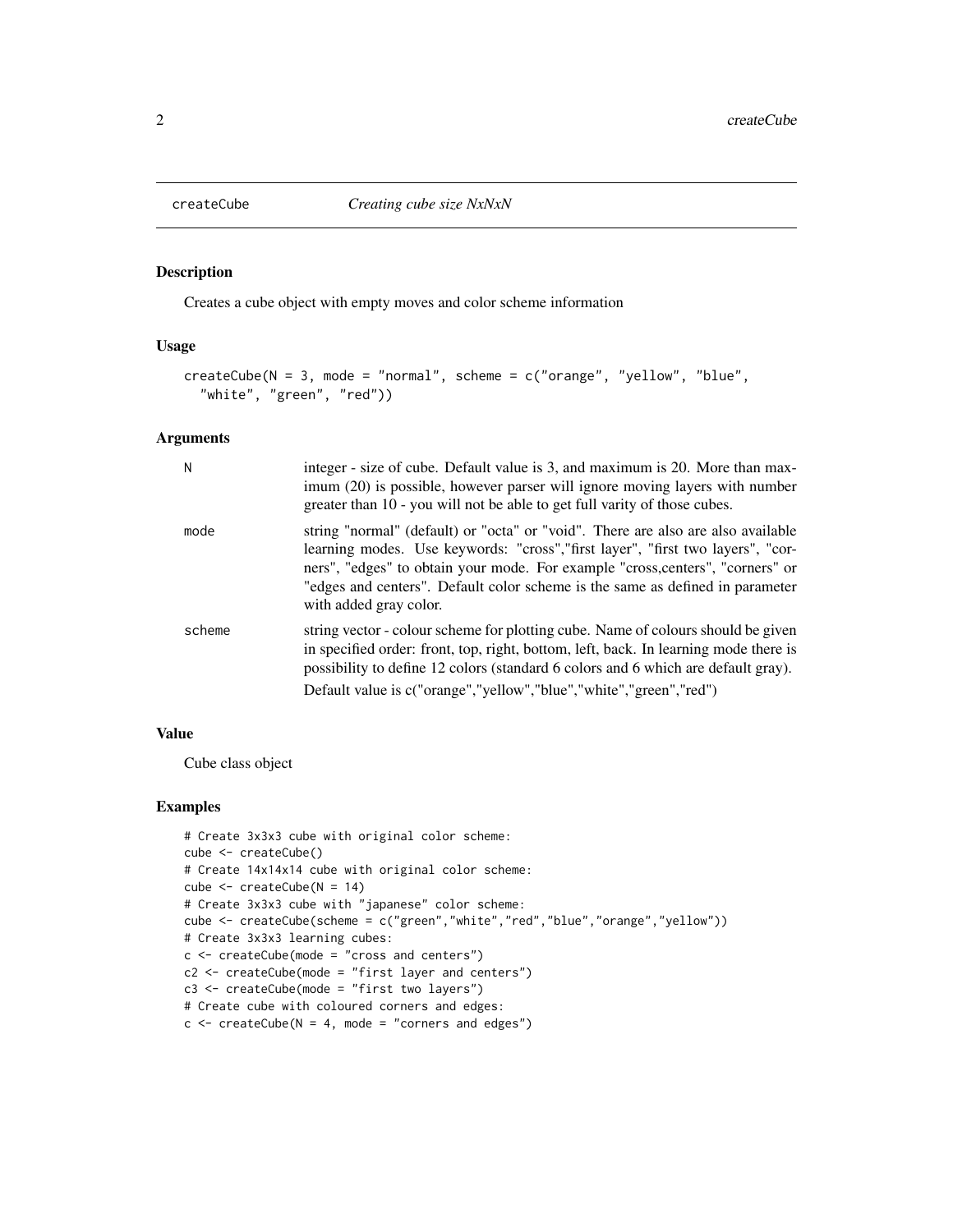<span id="page-2-0"></span>

Function returns TRUE if cube is solved (each side contains exactly one colour) and FALSE otherwise.

#### Usage

is.solved(cube)

#### Arguments

cube - cube object to be tested

#### Value

TRUE/FALSE

```
## Create new cube:
cube <- createCube(3)
## And it is solved:
is.solved(cube) # TRUE
## Now, test how many times repeating LFRB moves will bring back initial state:
cube <- twistCube(cube,'LFRB')
i \leq 1while(!is.solved(cube))
{
cube <- twistCube(cube,'LFRB')
i \le i + 1}
print(i) # 315
## Check one more time if this is a solution:
is.solved(twistCube(cube,'LFRB',315)) # TRUE
## Check if really 314 moves and 316 moves don't give solution:
is.solved(twistCube(cube,'LFRB',314)) || is.solved(twistCube(cube,'LFRB',316)) # FALSE
```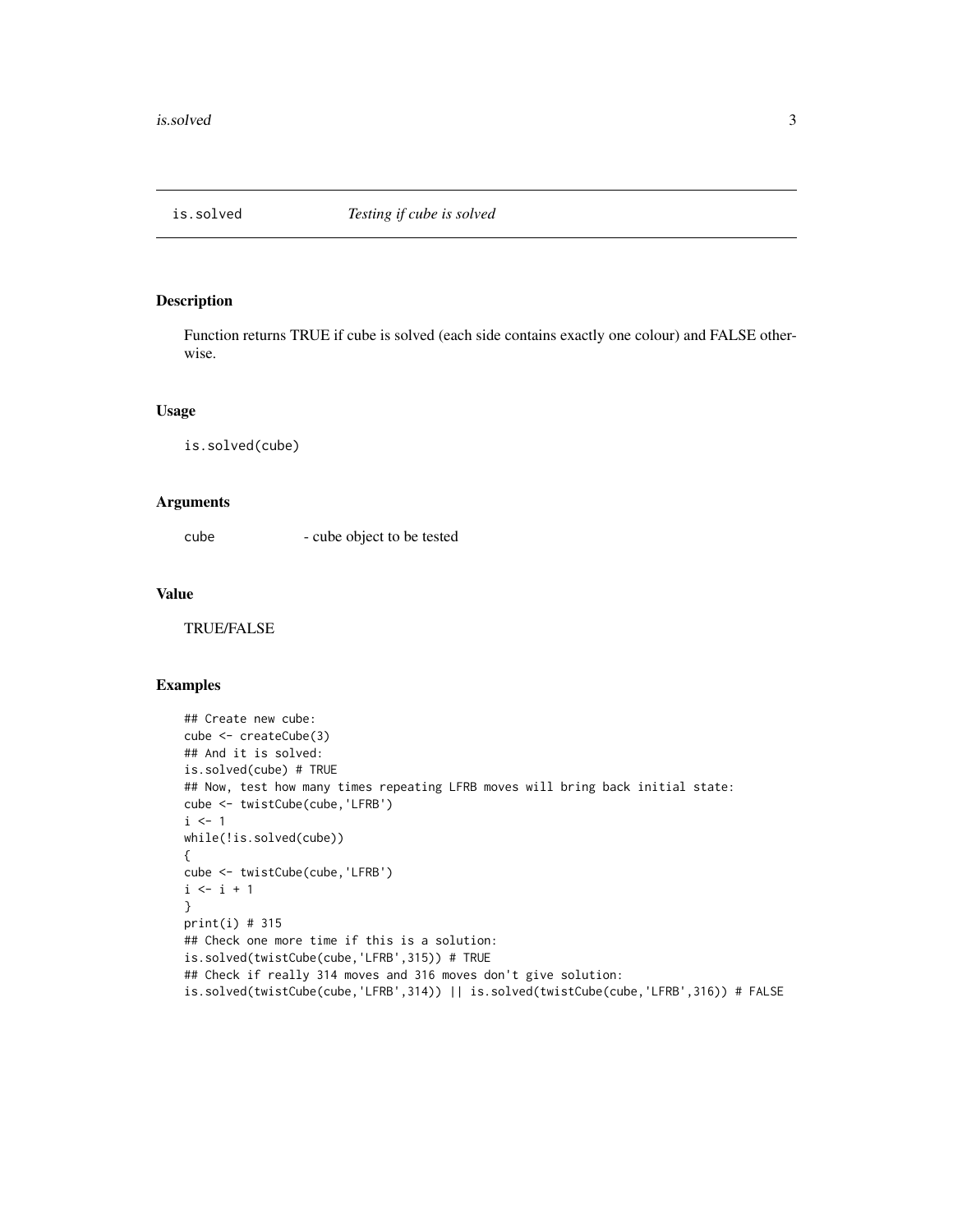<span id="page-3-0"></span>

Plots cube in 2D

#### Usage

## S3 method for class 'cube' plot(x, ...)

#### Arguments

| X       | - cube object |
|---------|---------------|
| $\cdot$ | - not used    |

#### Value

plot

#### Examples

cube <- createCube() plot(cube)

plot3dCube *Plotting cube in 3D*

#### Description

Plotting cube in 3D

#### Usage

```
plot3dCube(cube, sides = "both", rotate = "O")
```
#### Arguments

| cube   | - cube object                                                                                                                |
|--------|------------------------------------------------------------------------------------------------------------------------------|
| sides  | - string parameter determining which side of cube should be plotted, correct<br>values are: top, bottom, and both (default). |
| rotate | - string defaulting initial rotating of cube. Correct are strings containing charac-<br>ters: o, O, p, P. Default is $'O'$   |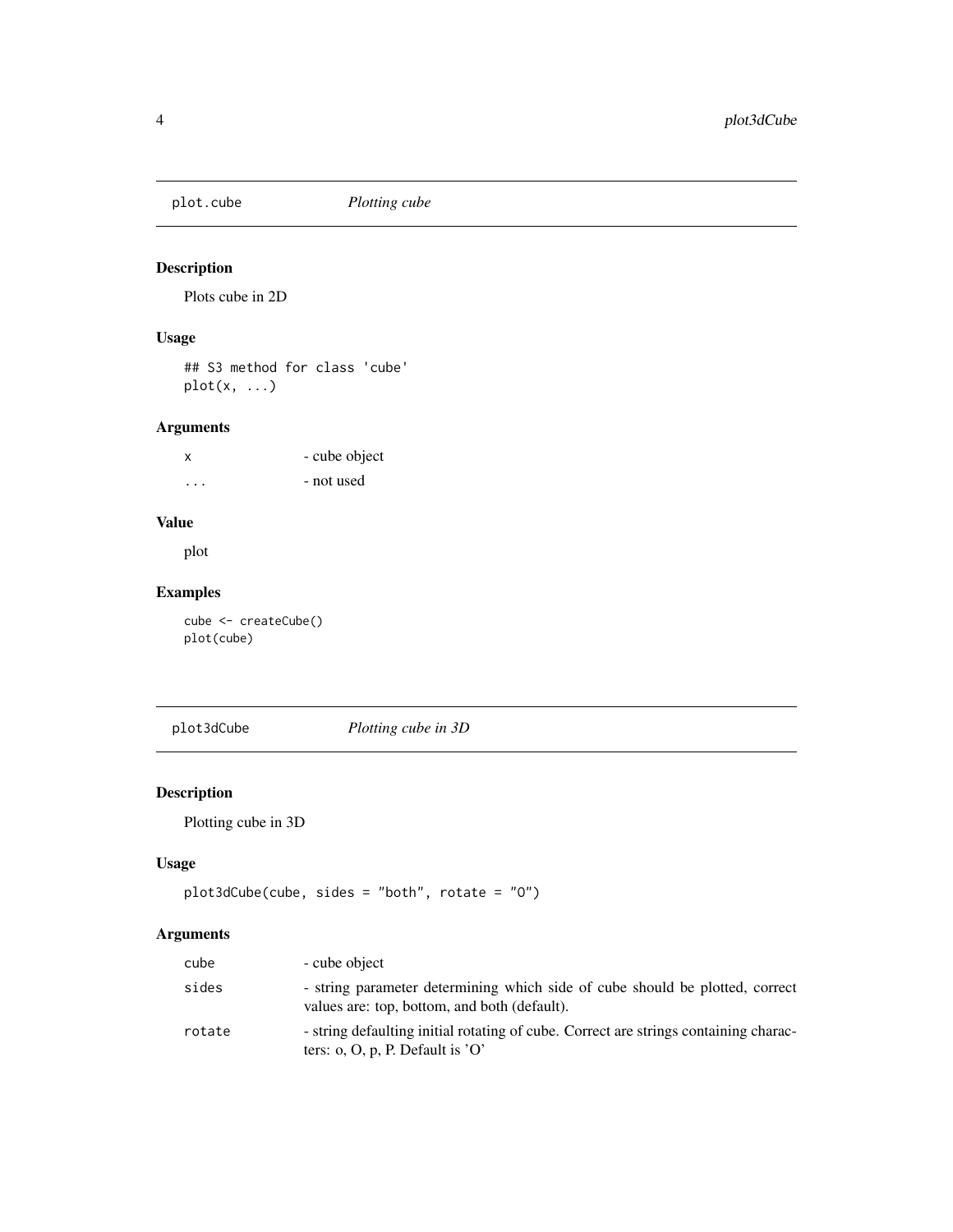#### <span id="page-4-0"></span>positions 5 to 10 minutes and 20 minutes of the contract of the contract of the contract of the contract of the contract of the contract of the contract of the contract of the contract of the contract of the contract of th

#### Value

plot

#### Examples

```
cube <- createCube()
plot3dCube(cube) # generates plot of solved cube
cube <- twistCube(cube,"(LLFFRRBB) x3")
plot3dCube(cube) # plotted 'chess' pattern
```
positions *Example dataset*

#### Description

A dataset containing famous cubes positions. The variables are as follows:

#### Usage

data(positions)

#### Format

A data frame with popular positions of cubes

#### Details

- n: size of cube
- name: pattern name
- moves: moves to make

print.cube *Printing cube*

#### Description

Prints cube in console

#### Usage

## S3 method for class 'cube'  $print(x, \ldots)$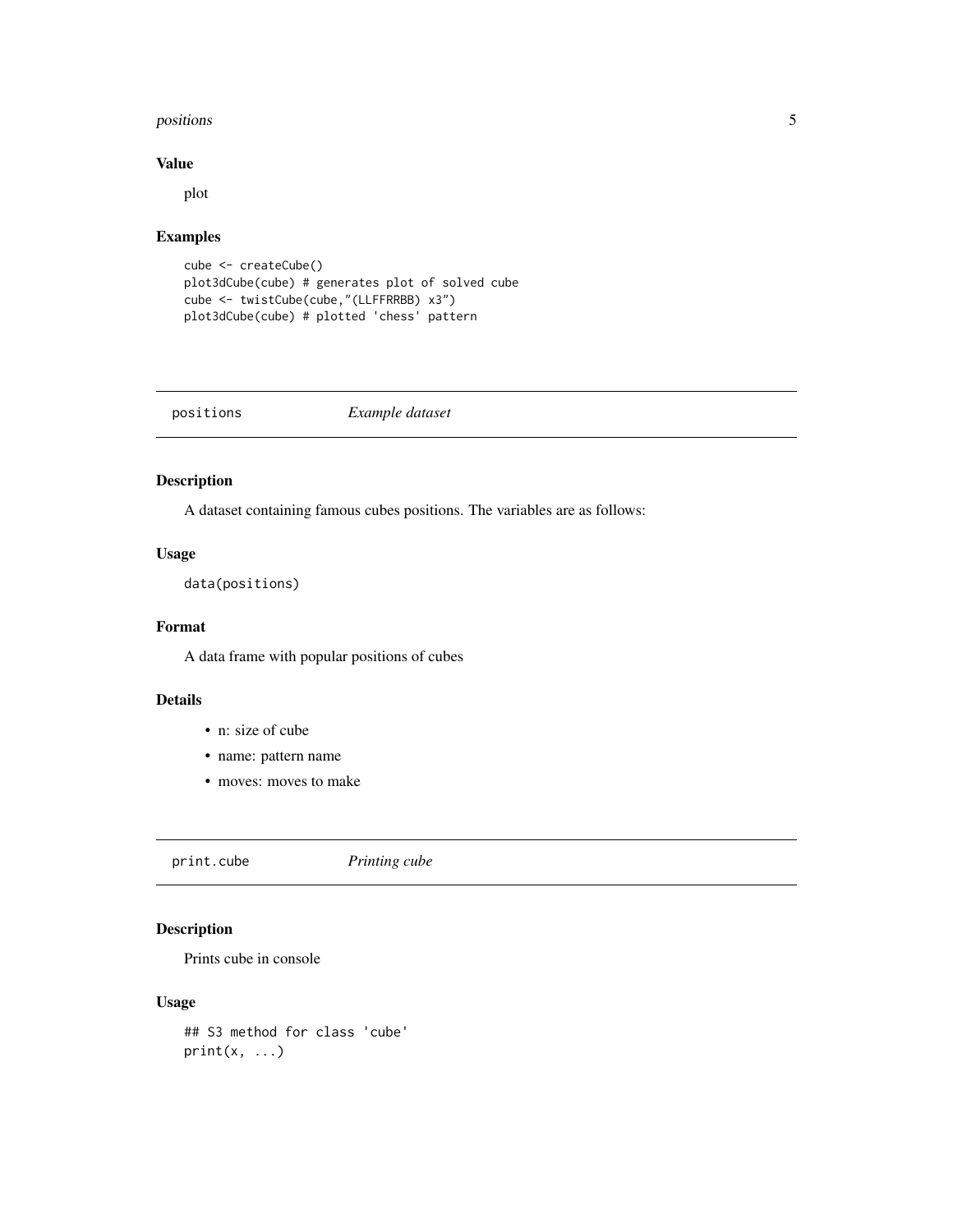#### 6 scramble scramble scramble scramble scramble scramble scramble scramble scramble

#### Arguments

| x       | - cube object |
|---------|---------------|
| $\cdot$ | - not used    |

#### Value

plain text

#### Examples

cube <- createCube() print(cube)

#### scramble *Scrambling cube*

#### Description

Scrambling cube

#### Usage

scramble(cube, times = 0)

#### Arguments

| cube  | - cube object to scramble                                                |
|-------|--------------------------------------------------------------------------|
| times | - how many random moves should be done on cube. Default is 0 which means |
|       | $N^*10$ moves where N is the size of the cube.                           |

#### Value

cube

```
cube <- createCube()
set.seed(1)
cube <- scramble(cube)
bigcube <- createCube(N = 15)
set.seed(1)
bigcube <- scramble(bigcube)
```
<span id="page-5-0"></span>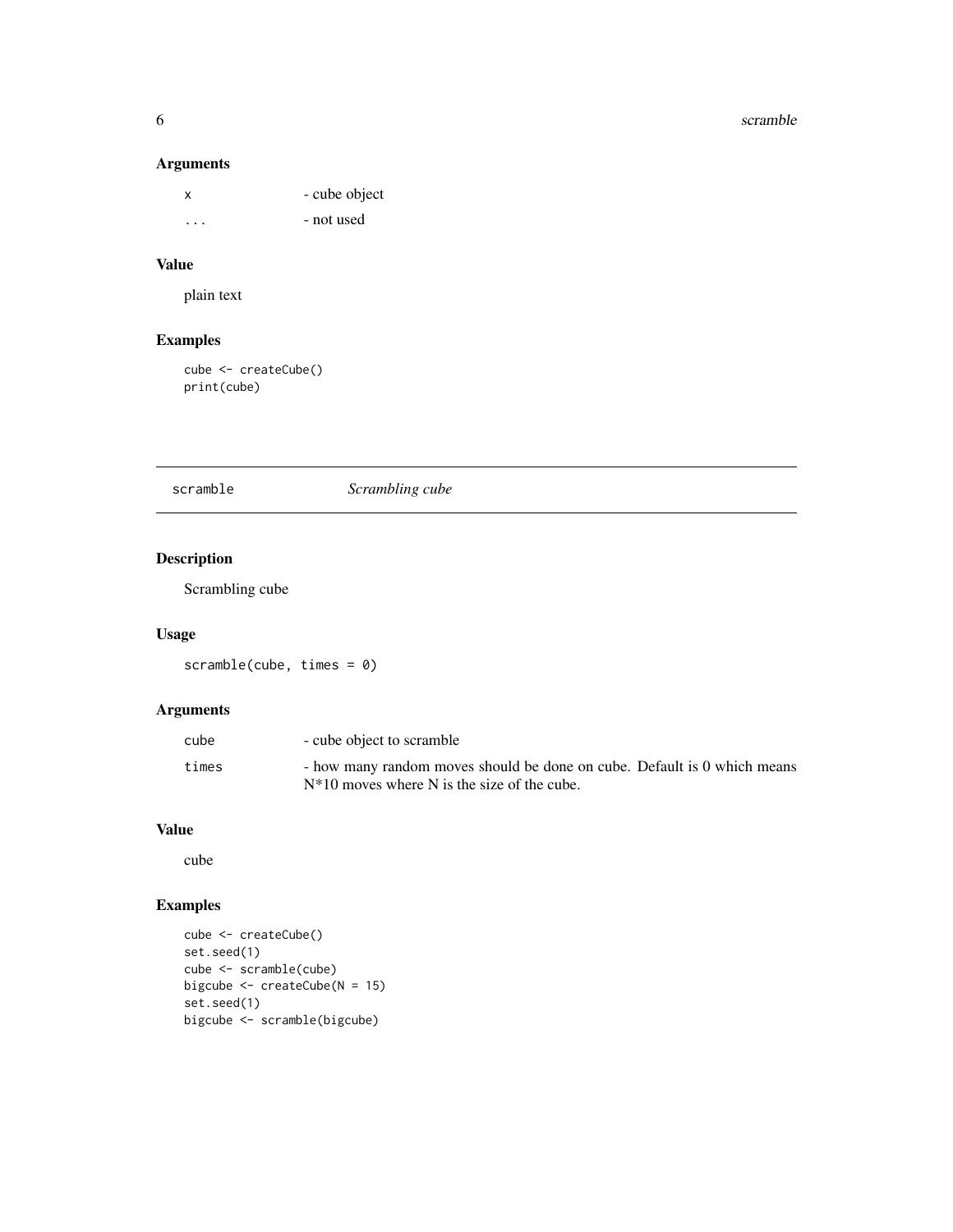<span id="page-6-0"></span>

Translating notation

#### Usage

translate(moves, from = "singmaster")

#### Arguments

moves - cube object from - Singmaster

#### Value

moves

#### Examples

```
cube <- createCube()
cube <- twistCube(cube, moves = translate("U R2 F B R B2 R U2 L B2 R U' D' R2 F R' L B2 U2 F2 "))
# Superflip pattern, https://en.wikipedia.org/wiki/Superflip
plot3dCube(cube)
```
twistCube *Twist cube*

#### Description

Twist the cube by given string of moves and number of times.

#### Usage

```
twistCube(cube, moves = "", times = 1)
```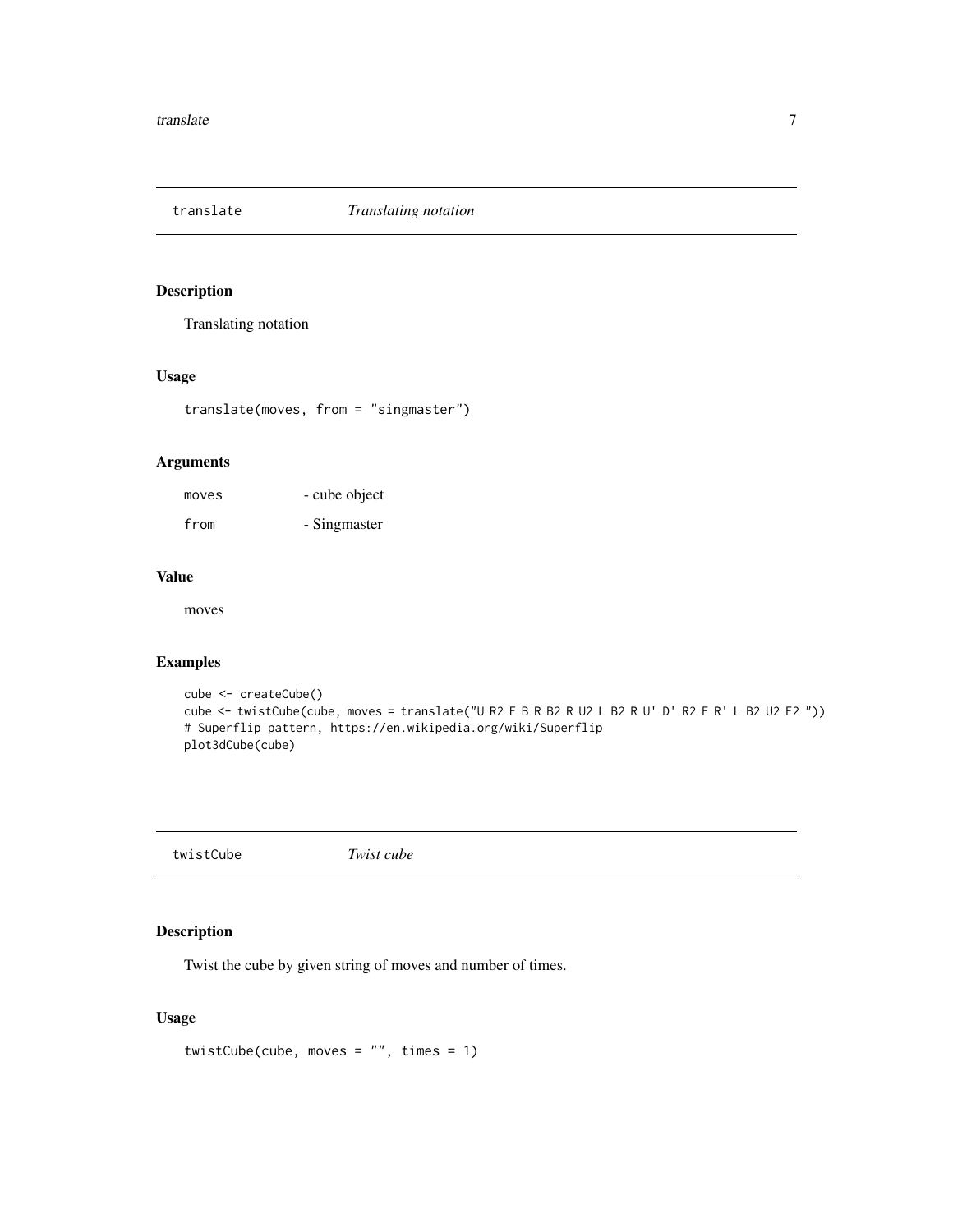#### **Arguments**

| cube  | - cube object                                                                                                                                                                                                                                                                                                                                                                                                                                                                                                                                                                                                                                                                                                                                                                                                                                                                                                                     |
|-------|-----------------------------------------------------------------------------------------------------------------------------------------------------------------------------------------------------------------------------------------------------------------------------------------------------------------------------------------------------------------------------------------------------------------------------------------------------------------------------------------------------------------------------------------------------------------------------------------------------------------------------------------------------------------------------------------------------------------------------------------------------------------------------------------------------------------------------------------------------------------------------------------------------------------------------------|
| moves | - string parameter Syntax: The main QTM clockwise movements are the same<br>as in the Singmasters notation: "U", "D", "F", "B", "R", "L". However moves<br>from HTM such as U2 is not move of upper layer by 180 degrees (it will be<br>explained further). Counter clockwise moves are denoted by lowercase letters:<br>"u", "d", "f", "b", "r", "l". Rotations of the cube are denoted by "O" (rotate<br>cube horizontally, "o" means rotation horizontally in different direction); and<br>"P" (rotate cube vertically, "p" means rotation vertically in different direction).<br>Repetitions of the moves: there are several ways to repeat given sequence of<br>moves. The simplest way is to copy commands. The most effective way to do<br>this is using parameter times. However, in some cases it is useful to repeat only<br>parts of sequence of moves - then we could use bracketing terms and operator<br>times "x". |
| times | - integer (default is 1). Number of repetitions of moves.                                                                                                                                                                                                                                                                                                                                                                                                                                                                                                                                                                                                                                                                                                                                                                                                                                                                         |

#### Value

cube - cube object

```
# Create classic Rubik's cube:
c <- createCube()
# Check moves LL FF RR BB
c <- twistCube(c,"LLFFRRBB")
# Check if LFRB repeated 316 times is cycle:
c <- twistCube(c,"(LFRB)x316")
is.solved(c)
# TRUE
# Twisted chicken feet pattern:
c <- createCube()
c <- twistCube(c,positions[21,"moves"])
plot3dCube(c)
# The same pattern using pipe %>% from magrittr package
require(magrittr)
c <- createCube() %>% twistCube(positions[21,"moves"]) %>% plot3dCube()
# Rubik's Revenge
c \le createCube(N = 4) %>% plot3dCube()
# Rotating only one edge, which is not allowed on a classic cube:
c %>% twistCube(positions[30,"moves"]) %>% plot3dCube()
# Creating Professor's Cube
c \le createCube(N = 5) %>% plot3dCube()
# Rotating and moving edges:
c %>% twistCube("(u3RUrFrfRU3)x12") %>% plot3dCube()
# Moving and rotating edges part 2:
c <- createCube(5) %>% twistCube("((R1:2)x2 BBUU (L1:2)x2 UU rr2
UU RR2 UUFF RR2 FF ll2 BB (R1:2)x2 )x2 dd") %>% plot3dCube()
# Hearts pattern on a cube sized 13x13x13:
c <- createCube(13) %>% twistCube("OP U2
```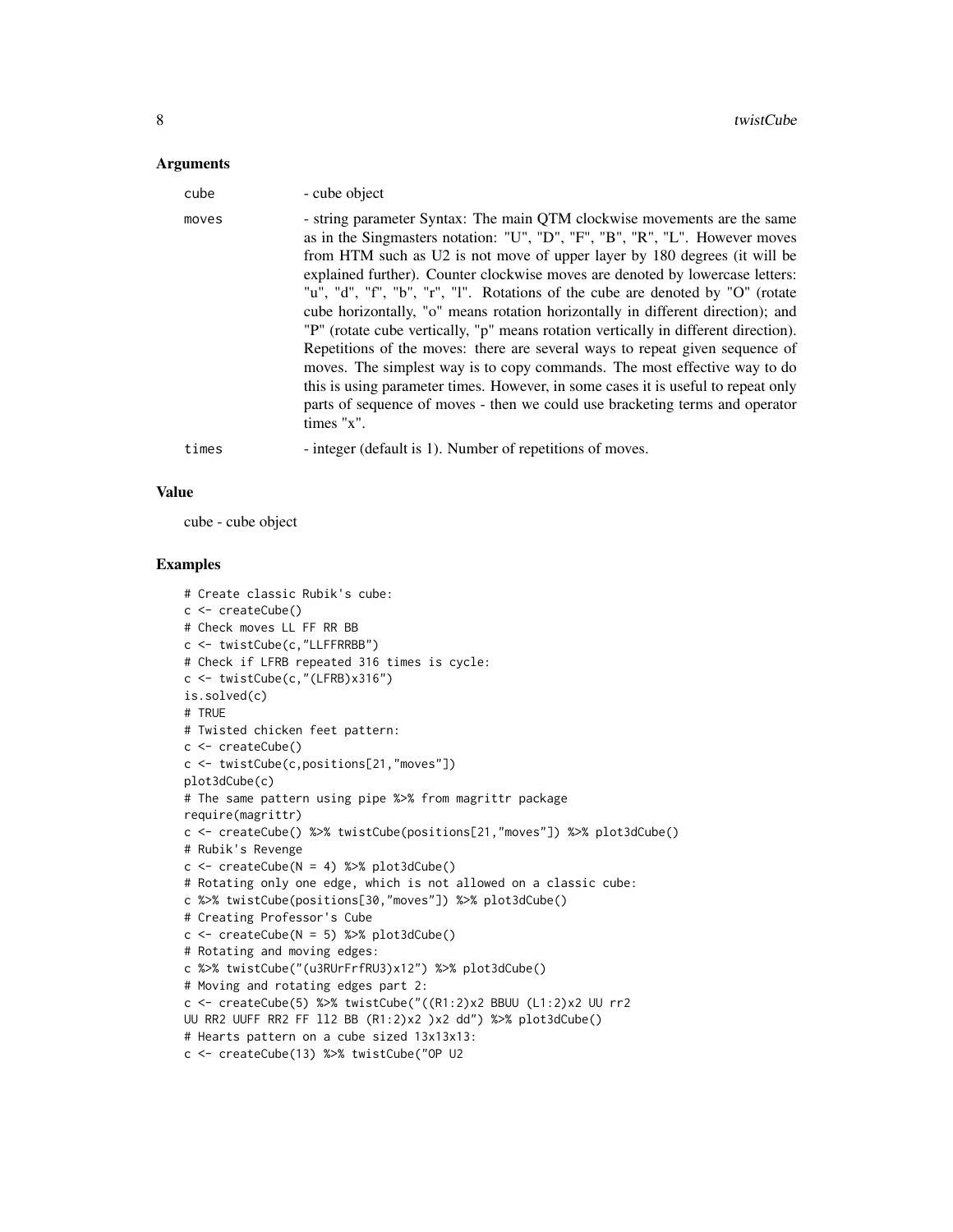#### twistCube 9

```
l4:5 R4:5 u2 L4:5 r4:5 U3
l3:6 R3:6 u3 L3:6 r3:6 U4
l2:4 R2:4 l6:8 u4 L2:4 r2:4 L6:8 U5
l2:3 R2:3 l7 u5 L2:3 r2:3 L7 U6
l2:3 R2:3 u6 L2:3 r2:3 U7
l2:4 R2:4 u7 L2:4 r2:4 U8
l3:5 R3:5 u8 L3:5 r3:5 U9
l4:6 R4:6 u9 L4:6 r4:6 d4 l5:9 D4
L5:9 d3 l6:8 D3
L6:8 d2 l7 D2 L7") %>% plot3dCube()
# Creating octa cube
c \le createCube(N = 4, mode = "octa") %>% plot3dCube()
# Rotating centers which is not visible on a classic cube (URL algorithm):
c %>% twistCube("(URL uurl)x2") %>% plot3dCube()
# Creating void cube 8x8x8
c \le createCube(N = 8, mode = "void") %\gg plot3dCube()
```